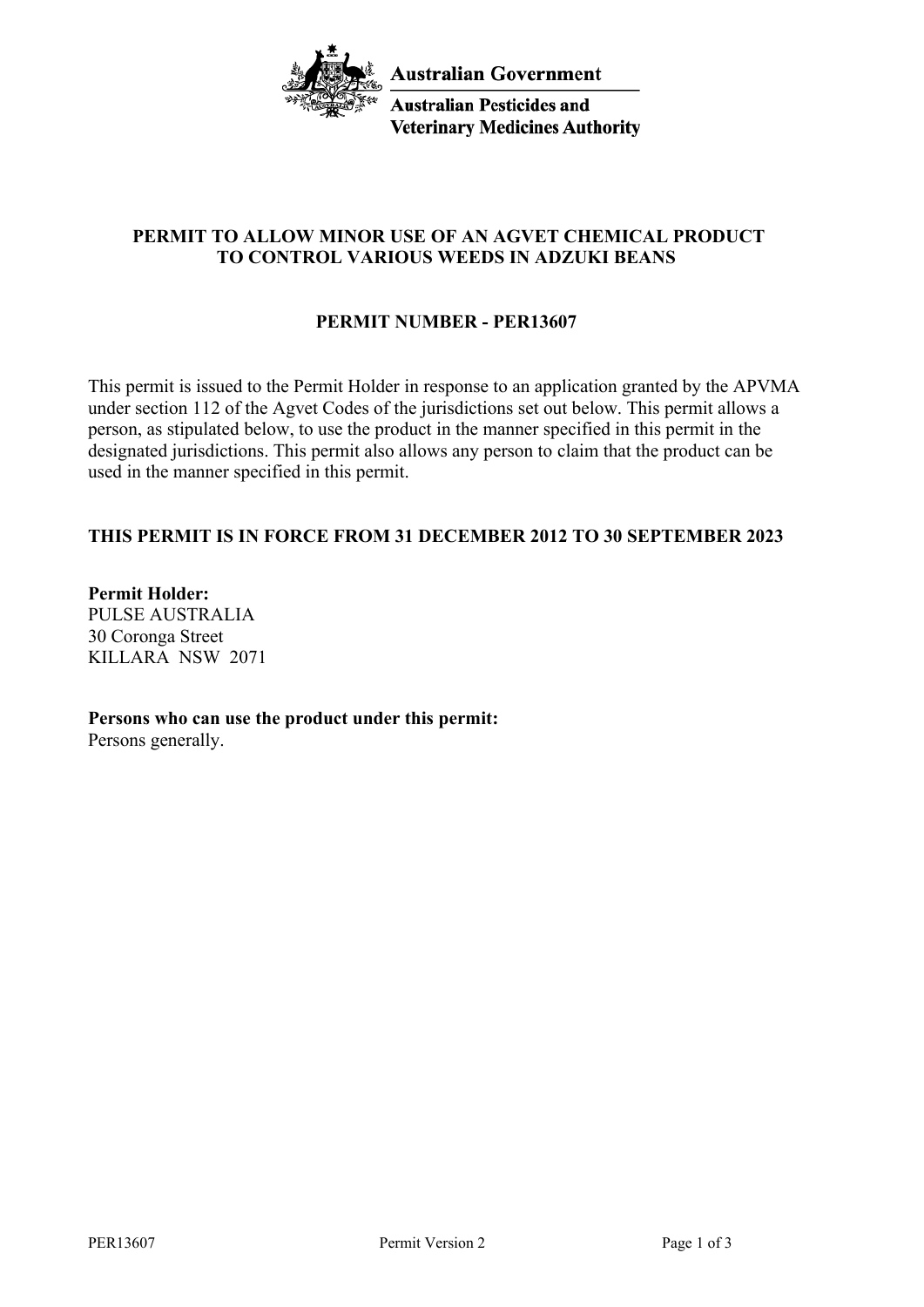## **CONDITIONS OF USE**

## **Product to be used:** SPINNAKER HERBICIDE (APVMA No. 45835) PLUS OTHER REGISTERED PRODUCTS Containing: 240 g/L IMAZETHAPYR PRESENT AS THE AMMONIUM SALT as the only active constituent.

## SPINNAKER 700 WDG HERBICIDE (APVMA No. 49625) PLUS OTHER REGISTERED PRODUCTS Containing: 700 g/kg IMAZETHAPYR as the only active constituent.

## **Directions for Use:**

| Crop                                   | Pest                                                                                                                                                                                                                                   | Rate                                                                                                                                            |
|----------------------------------------|----------------------------------------------------------------------------------------------------------------------------------------------------------------------------------------------------------------------------------------|-------------------------------------------------------------------------------------------------------------------------------------------------|
| <b>ADZUKI BEANS</b><br>(PRE-EMERGENCE) | COMMON SIDA, FAT HEN,<br><b>GREEN AMARANTH,</b><br>PIGWEED, REDROOT<br>AMARANTH, WILD<br><b>GOOSEBERRY, ANODA</b><br>WEED, BELLVINE,<br><b>COMMON THORNAPPLE,</b><br>DEADNETTLE, JUTE,<br>MINTWEED, STARBURR<br><b>AND WILD RADISH</b> | 240 g/L product: Apply at a<br>rate of 300 mL product per<br>hectare.<br>700 g/kg products: Apply at<br>a rate of 100 g product per<br>hectare. |
|                                        | <b>ABOVE WEEDS PLUS:</b><br>BLADDER KETMIA,<br>APPLE OF PERU,<br>NOOGOORA BURR &<br><b>NUTGRASS</b>                                                                                                                                    | 240 g/L product: Apply at a<br>rate of 400 mL product per<br>hectare.<br>700 g/kg products: Apply at<br>a rate of 140 g product per<br>hectare. |
| <b>ADZUKI BEANS</b><br>(POST-EMERGENT) | <b>COMMON SIDA, WILD</b><br><b>GOOSEBERRY, ANODA</b><br>WEED, BATHURST BURR,<br>BELLVINE, COMMON<br>THORNAPPLE,<br>DEADNETTLE, JUTE &<br><b>FIERCE THORNAPPLE</b>                                                                      | 240 g/L product: Apply at a<br>rate of 300 mL product per<br>hectare.<br>700 g/kg products: Apply at<br>a rate of 100 g product per<br>hectare. |
|                                        | <b>ABOVE WEEDS PLUS:</b><br>APPLE OF PERU, FAT HEN,<br><b>AWNLESS BARNYARD</b><br><b>GRASS, BLADDER</b><br><b>KETMIA &amp; NUTGRASS</b>                                                                                                | 240 g/L product: Apply at a<br>rate of 400 mL product per<br>hectare.<br>700 g/kg products: Apply at<br>a rate of 140 g product per<br>hectare. |